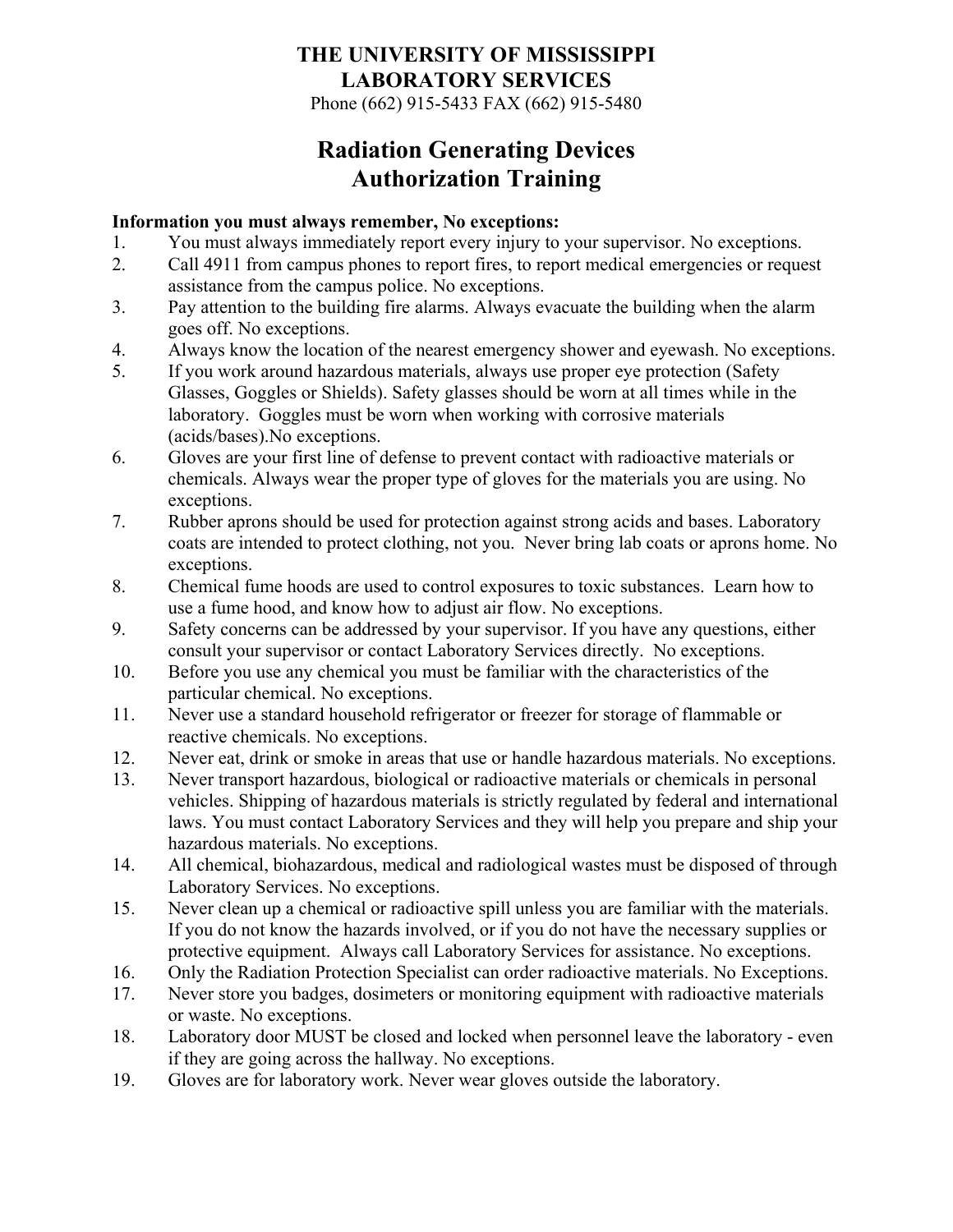Phone (662) 915-5433 FAX (662) 915-5480

## **Radiation Generating Devices Authorization Training**

### **Excerpts from the University of Mississippi Radiological Safety Manual**  *Refer to the full manual or University Policy for the complete text of the regulations*

The Radiological Safety **regulations and procedures apply** to all persons, who receive, possess, use, or seek to dispose of radioactive materials or radiation producing devices or sealed sources on the University of Mississippi's Oxford campus, with the exception of the persons working for the University Student Health Services.

**At no time are radioactive materials or Radiation Generating Devices (X-ray generating units, Electron Capture Units, X-ray Fluorescence Units, etc.) to be acquired, used, transferred, sold, purchased, or disposed of, without prior written authorization from the Radiation Protection Specialist in Laboratory Services.** Failure to adhere to this regulation is in direct violation of the University's Broad License and published state and local regulations.

The **Radiation Safety Committee** will advise and make specific recommendations to Laboratory Services on all matters pertaining to radiological safety. Committee approval of safety measures and procedures must be obtained in writing before any project involving radioactivity or radiation producing devices are initiated.

**Radioactivity** refers to the spontaneous emission of ionizing radiation from any material (solid, liquid, or gas).

**Ionizing radiation** describes high energy photons (x- ray and gamma) and other high energy particles (alpha, beta, and other nucleons) which are capable of producing ionization in substances they pass through.

**Radiological Safety** refers to the safe use and handling of radioactivity or ionizing radiation on the University's Oxford campus; including, but not limited to, teaching, research, development and use.

The **Radiation Protection Specialist has the authority** and responsibility to provide overall administrative direction for the radiation safety program of the University.

### **All personnel (faculty, staff, guests, visiting faculty, and students) working with or handling radioactive materials or operating radiation producing devices are required to be authorized users.**

**Regular Authorization** is only granted to persons who are considered permanent employees of the University and is therefore restricted to full-time faculty and staff. Maintaining Regular Authorization requires that the individual attend the annual Radiological Safety Training Program. Regular Authorization is of indefinite duration, and does not need to be renewed unless revoked under extraordinary circumstances

**Temporary Authorization** may be granted to an applicant who meets any of the following criteria:

- 1.The applicant is not a permanent employee of the University
- 2.The applicant has not had adequate training, or
- 3.The applicant is a student of the University.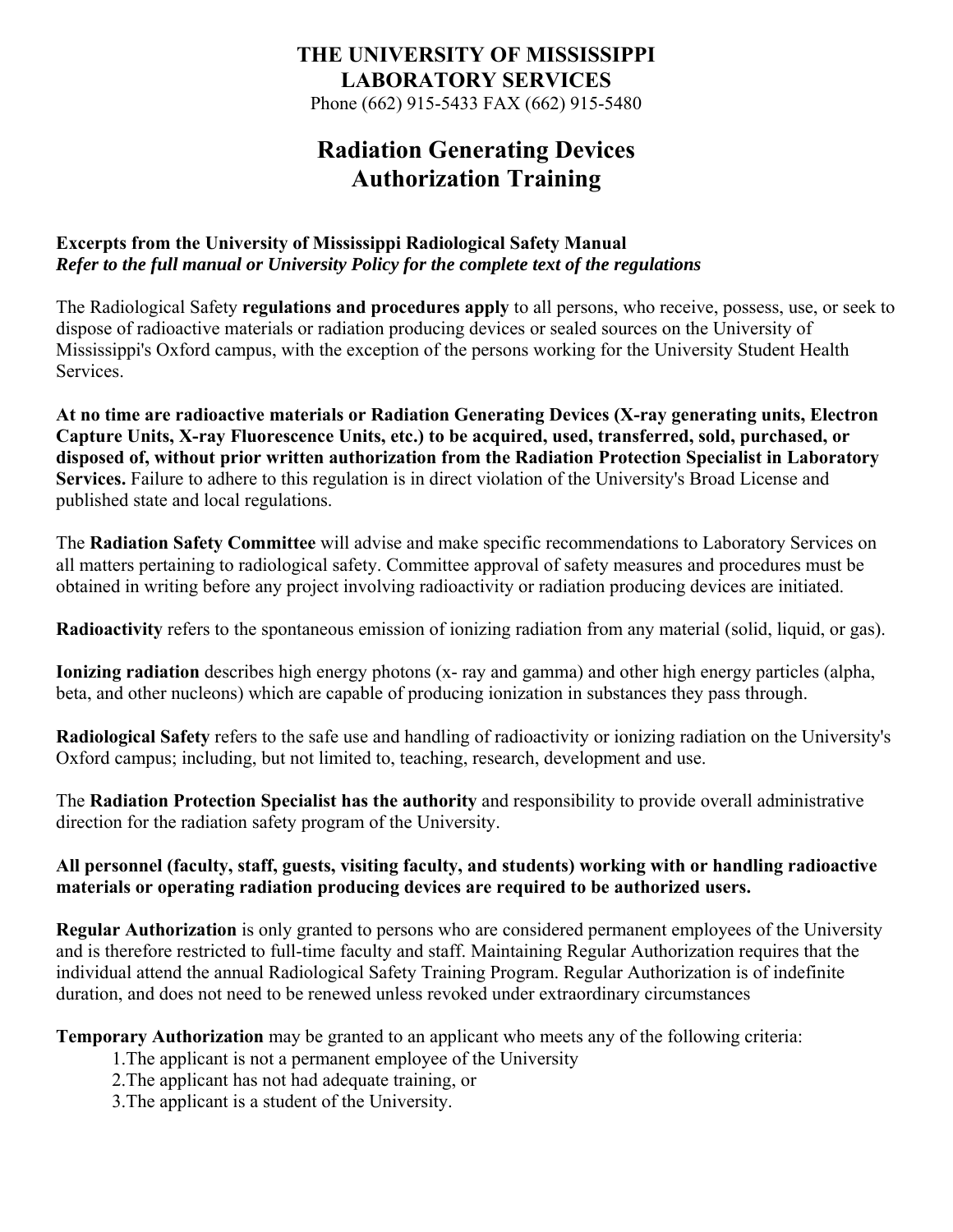Phone (662) 915-5433 FAX (662) 915-5480

## **Radiation Generating Devices Authorization Training**

ALL procurement of radioactive materials, whether by purchase, loan, transfer, or gift, MUST receive authorization from Laboratory Services through the Radiation Protection Specialist. All purchases of Radiation Generating Devices (x-ray machines, electron microscopes, etc.) require prior consultation with and approval from the Radiation Protection Specialist and the State of Mississippi / Division of Radiological Health. The State of Mississippi does not recognize NRC "LICENSE EXEMPT" quantities of radioactive materials.

Radioactive materials and radiation generating **devices will not be transferred** from one department or authorized laboratory to another or off campus without prior approval of the Radiation Protection Specialist.

Radioactive materials may NOT be disposed of by an authorized user or an unauthorized person directly into the sanitary sewage system, into the atmosphere, into laboratory drainage systems, or into regular trash baskets.

Personnel Monitoring - The University and all people covered by this manual shall use procedures or controls that will allow the occupational and public doses to radiation to be **As Low as Reasonably Achievable.**

Thermoluminescent Dosimetry (**TLD**) is the primary form of personnel radiation exposure monitoring used on campus.

**Occupational Dose Limits for Adults** - An annual limit, which is the more limiting of:

a. The total effective dose equivalent to being equal to 5 rems (0.05 Sv); or b. The sum of the deep dose equivalent and the committed dose equivalent to any individual organ or tissue other than the lens of the eye being equal to 50 rems (0.5 Sv).

The annual **limits to the lens of the eye**, to the skin, and to the extremities which are: a. An eye dose equivalent of 15 rems (0.15 Sv), and b. A shallow dose equivalent of 50 rems (0.5 Sv) to the skin or to any extremity.

PERSONS UNDER **18 YEARS OF AGE WILL NOT** BE ALLOWED TO ENTER, OR TO WORK IN, AN AREA WHERE RADIOACTIVE MATERIALS OR RADIATION PRODUCING DEVICES ARE USED, STORED OR OPERATED.

**Dose to an Embryo/Fetus, Regulations for Control of Radiation in Mississippi, Part 801.D.208** - The [University] shall ensure that the dose to an embryo/fetus during the entire pregnancy, due to occupational exposure of a declared pregnant woman does not exceed 0.5rem (5 millisieverts). Declared Pregnant Womanmeans a woman who has voluntarily informed her employer, in writing, of her pregnancy and the estimated date of conception.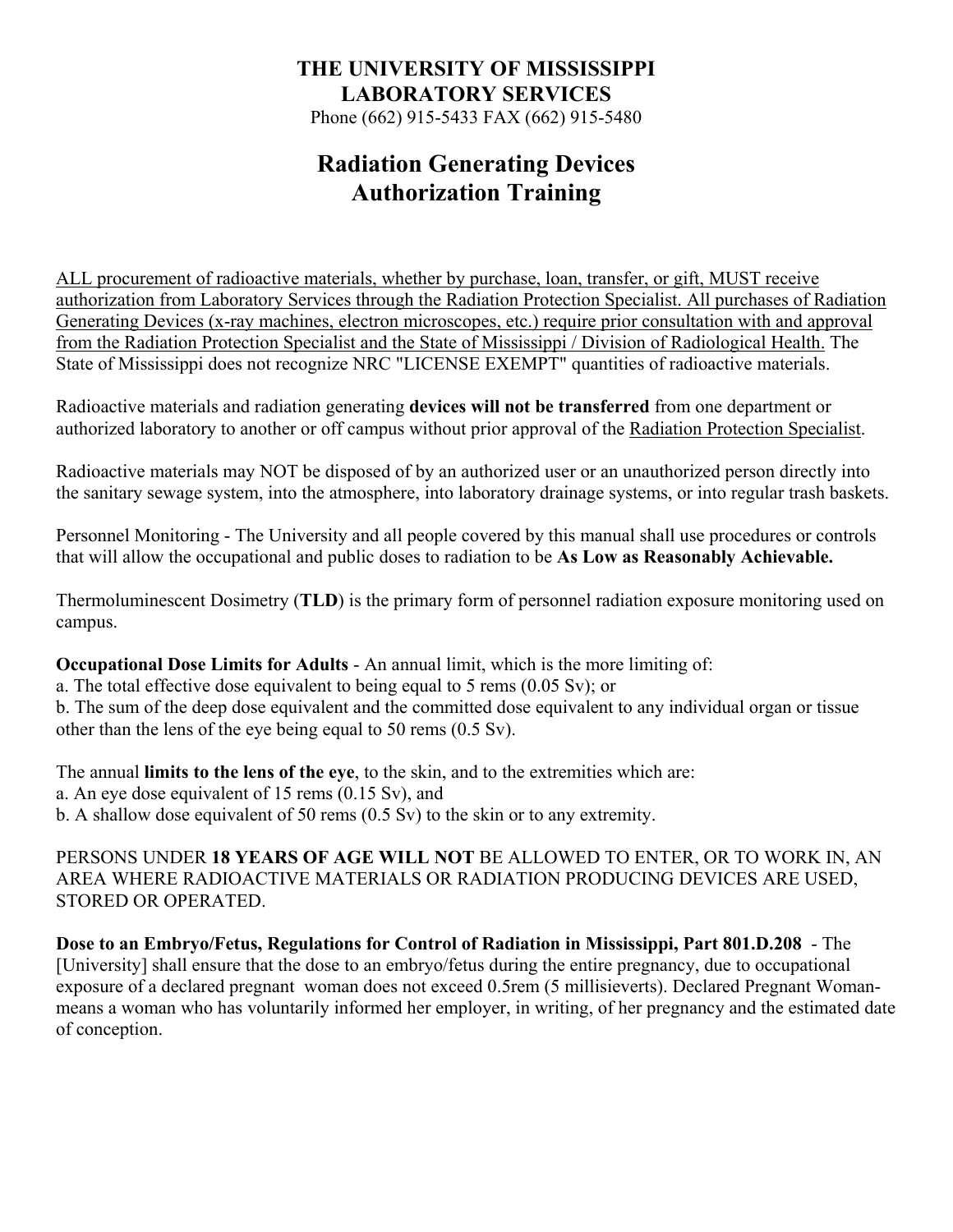Phone (662) 915-5433 FAX (662) 915-5480

## **Radiation Generating Devices Authorization Training**

Personnel will wear an appropriate **monitoring device (TLD)** when any of the following apply:

- 1. Any person entering an occupational radiation environment in which he or she is likely to receive in excess of 10% of the Maximum Permissible Dose allowed by regulation of penetrating ionizing radiation will be required to wear a Dosimeter appropriate to the type and energy of the radiation to be encountered.
- 2. Any person working with Beta emitters of energy greater than 0.25 MeV, which does not Include Low Energy Radioisotopes such as H-3, C-14, S- 35, C1-36, Ca-45, and Ni-63.
- 3. Any person working with Neutron sources of any type.
- 4. Any person working with Gamma Emitters of any type.
- 5. Any person working with X-ray producing devices or sources.

Persons are to wear only the dosimeters assigned to them by Laboratory Services. Dosimeters are to be *stored away from sources of radiation*, excessive heat, and moisture when not being worn by personnel for monitoring purposes. Dosimeters are to be worn only when engaged in the occupation which requires monitoring; never wear dosimeters assigned by Laboratory Services during diagnostic or therapeutic radiation exposure.

Laboratories in which there are sources capable of delivering whole body exposures in excess of 5 mr/hr (0.05 mSv/hr) must have on hand in the laboratory and in good operating condition, **a calibrated monitoring instrument** capable of measuring the exposure or dose rate for the radiation type to be encountered.

**Annual Exposure Reports** will be provided to monitored personnel upon request, or when any portion of a fiscal year's dose recorded exceeds 1mSv (100mrem) TEDE or 1 mSv (100 mrem) to any individual organ or tissue. Terminated personnel, monitored during the calendar year of their termination, will receive one final notice of exposure upon request or on the same schedule given for current personnel.

**Caution Signs and Labels** - Mississippi State Department of Health Form No. 935, **"Notice to Employees,"** will be conspicuously displayed near every entrance and exit in each area where radiation generating devices or radioactive materials are used.

**RADIATION GENERATING DEVICES** - This category of ionizing radiation producing devices will include, but not be limited to, **x-ray** generating units, x-ray diffraction apparatus, electron microscopes, x-ray fluorescence units, and comparable devices. All persons seeking to use, operate, or possess ionizing radiation producing devices will be approved by the Radiation Safety Subcommittee.

All ionizing radiation producing **devices must be registered** with the Mississippi State Department of Health. Individuals employed by, and/or departments of the University obtaining or planning to obtain radiation producing devices will be required to make application for registration of such devices through Laboratory Services. Laboratory Services will be notified in writing within five calendar days of the receipt of ionizing radiation producing devices. Such equipment cannot be used, altered, installed, or energized, without written permission of the Radiation Protection Specialist.